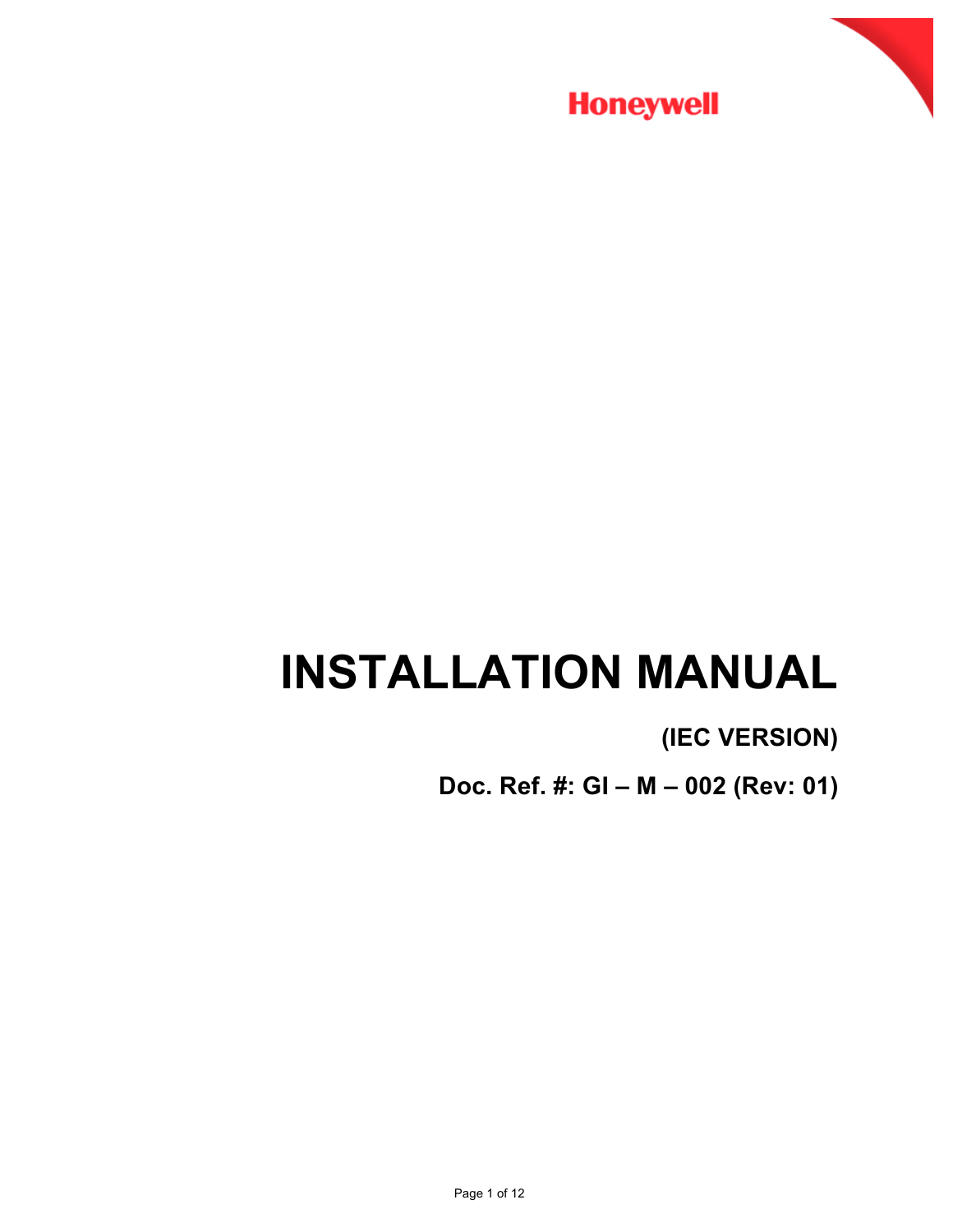

### **TABLE OF CONTENT**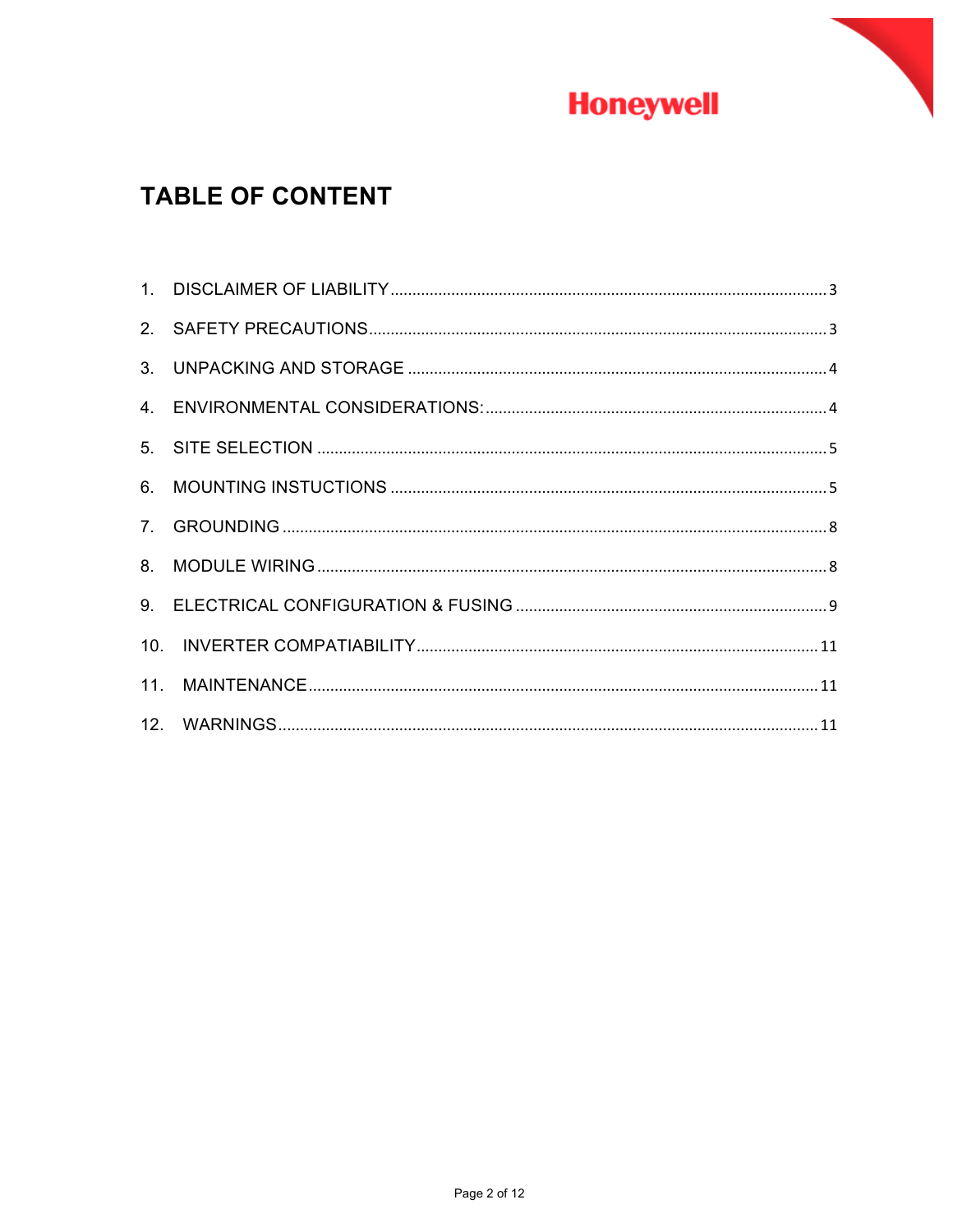

### **1. DISCLAIMER OF LIABILITY**

This manual provides instructions about the installation of Honeywell Solar crystalline modules in a PV array, system or in power plant applications. Honeywell solar modules consist of a series of electrically interconnected crystalline silicon solar cells, which are permanently encapsulated between a low iron toughened glass superstrate and substrate. The entire laminate is secured within an anodized aluminum frame for structural strength; ease of installation and to protect the cells from the most severe environmental conditions. However, the installation, handling and use of Honeywell solar crystalline photovoltaic (PV) modules are beyond company control. Honeywell solar does not assume any responsibility for the loss, damage, injury or expense resulting from the improper installation, handling, use or the maintenance. Honeywell solar assumes no responsibility for any infringement of patents or other rights of third parties that may result from use of the module. No license is granted by implication or under any patent or patent rights. Specifications are subject to change without prior notice. Note: Please note that the term "modules" and "products" are interchangeably used in this document.

**Honeywell** 

The Honeywell Trademark is used under license from Honeywell International Inc. Honeywell International Inc. makes no representations or warranties with respect to this product. Manufactured by Global Solar Trading.

### **2. SAFETY PRECAUTIONS**

#### **DO's:**

- PV modules upon exposure to light could generate potential lethal DC voltages, so avoid contacting with the electrically active parts.
- § Do ensure to isolate all live circuits before attempting to make or break any connections.
- Do ensure only authorized and trained personnel perform the necessary work with the modules or solar system.
- § Do ensure the installation personnel are free from jewel ornaments, wristwatches, etc., when working on electrical connections.
- § Do ensure the use of properly insulated tools, their insulation conditions and appropriate personal protective equipment to reduce the risk of electric shock.
- Do protect the electrical plug contacts against corrosion and soiling. Make sure that all connectors are corrosion free and clean before making the connection.
- Do ensure sure that all connections are securely made with no gap between the contacts. Any gap can result in electrical arcing that can cause a fire hazard and/or an electric shock.
- § Do ensure the polarity connections of each module or a string are connected as per the system design.
- § Modules are certified for operating at voltages below 1000Vdc. This maximum voltage should not be exceeded at any time. Please take into consideration while designing the PV system, the effect of operating temperatures less than 25°C to the module or array or system voltage. Under normal operating conditions, a solar photovoltaic module is likely to produce more current and/or voltage than the reported values in the datasheet under standard test conditions. Accordingly, the value of Isc marked on this module should be multiplied by the factor of 1.25 when determining the conductor current ratings, fuse sizes and size of controls connected to the SPV output.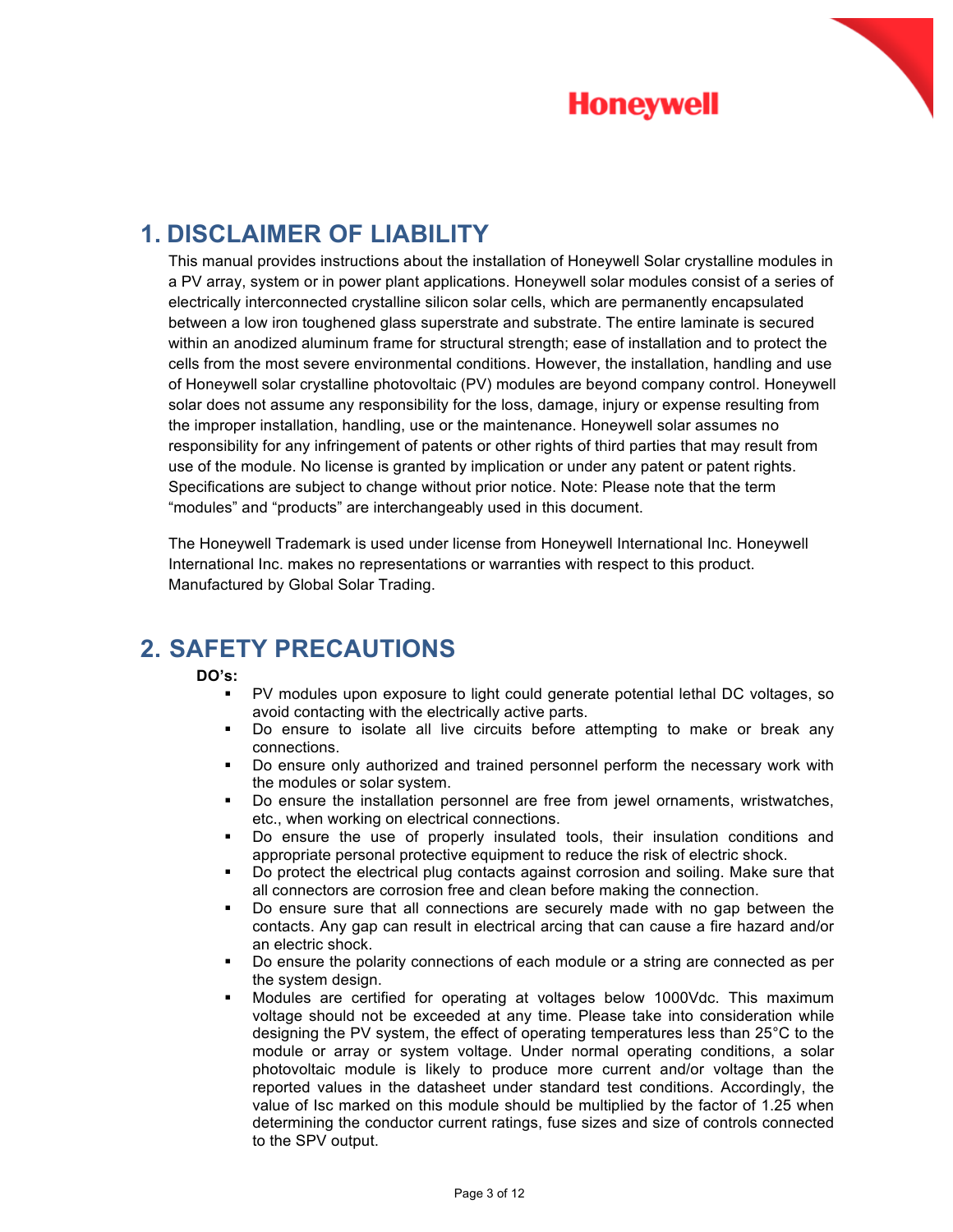

#### **DONT's:**

§ Do not stand or step on, damage or scratch the front or backside surfaces of the module.

**Honeywell** 

- § Do not attempt to repair the module when connected. Broken modules cannot be repaired and contact with any module surface or frame can lead to electrical shock.
- Do not use a module with broken glass or torn substrate.
- Do not disassemble the modules or remove any part of the module.
- § Do not install or handle modules when they are wet or during periods of high wind.
- Do not artificially concentrate sunlight on these solar modules.
- Do not use water to extinguish fires of an electrical origin.

### **3. UNPACKING AND STORAGE**

Upon receipt of the shipment delivery, the users / customers are required

- § To verify that the products delivered are actual products ordered and carry the correct label/invoice information such as the product code, sub codes if any, and serial numbers. Every product carry a bar-code label with unique serial number laminated behind the glass and a label attached to the back-sheet of the module on the product sticker. Please note all serial numbers for your future records;
- To leave the products in their original packing box until they are ready for installation;
- § To store packing boxes in a clean, dry area with relative humidity below 85% and ambient temperatures between - 20°C and 40°C;
- Not to stack more than the allowed stacking as per the recommendations;
- § To ensure the electrical contacts of the products are not exposed outside weathering conditions and kept clean and dry. If connector cables are left in damp conditions then the contacts may corrode. Any module with corroded contacts should not be used;
- § To protect the products with a suitable protective clothing / covering if pallets are stored temporarily outside;
- To ensure the products are handled by two personnel, using both hands for unpacking and moving the products;
- § To use wire cutting pliers or any other suitable cutting tools but refrain from using knives to cut the zip-ties;
- Not to place the products directly on top of each other.

### **4. ENVIRONMENTAL CONSIDERATIONS:**

Honeywell solar crystalline series modules may be installed in the following conditions for more than 25 years under the following environment considerations.

- § Ambient temperature: -40°C to +50°C.
- § Operating temperature: -40°C to +85°C.
- Storage temperature: -20°C to +50°C.
- Relative Humidity: < 85RH%
- § Mechanical Load Pressure\*: 5400Pa (550 Kg/m²) Max from the front side (snow) 2400Pa (wind) from the rear

\*The modules have been evaluated by TUV according to IEC61215 for a maximum design loading of below 112.78lb / ft2 (5400Pa). The mechanical load bearing is dependent upon the mounting methods used and failure to follow the instructions of this manual may result in different capabilities to withstand snow and wind loads. The system installer must ensure that the installation methods used meet these requirements and any local codes and regulations.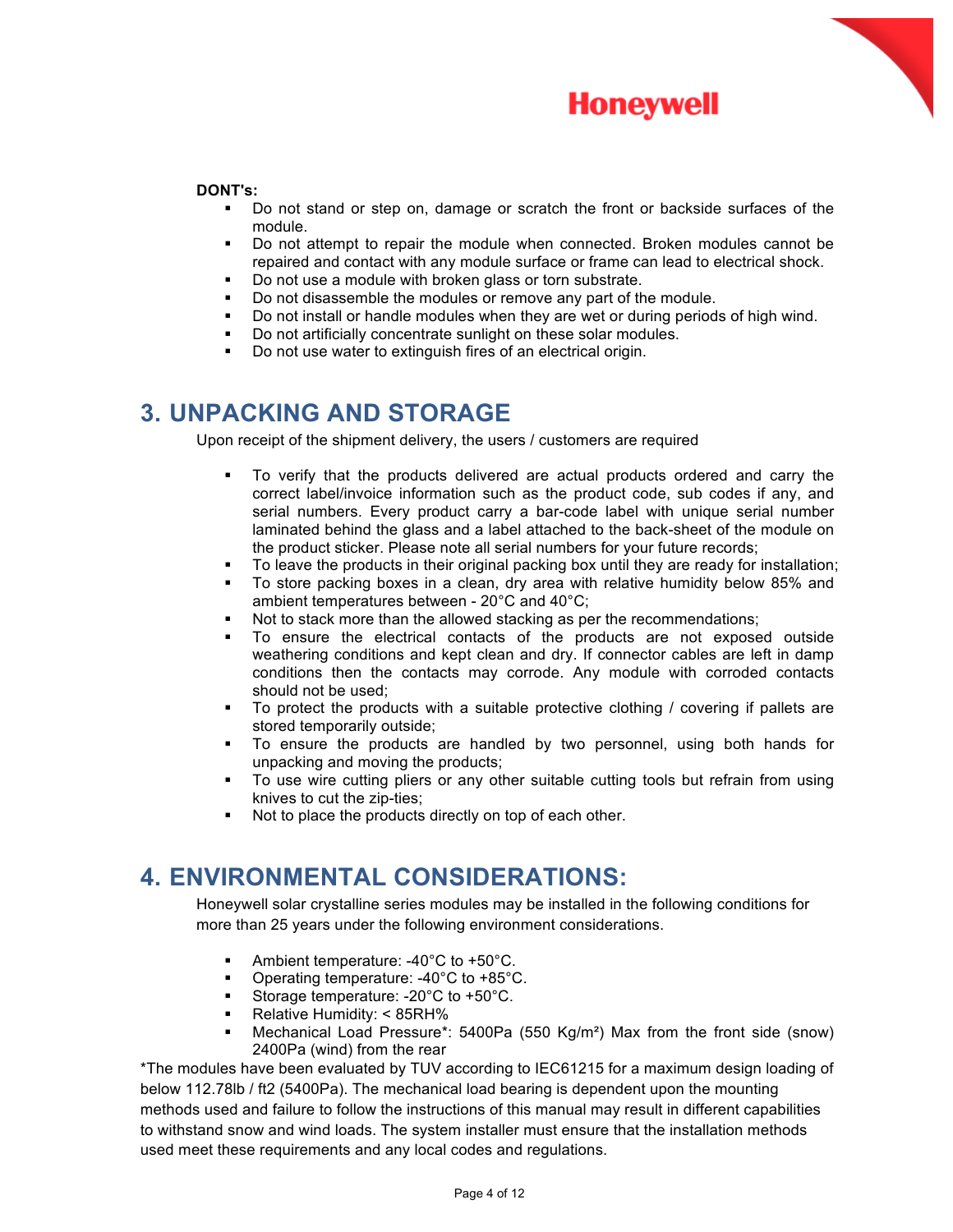

### **5. SITE SELECTION**

§ Honeywell Solar modules can be mounted in landscape and portrait orientation; however it is beneficial to mount the module in portrait orientation to minimize the impact of dust / dirt shading the solar cells.

**Honeywell** 

- For optimum energy production, solar modules should normally be mounted facing the equator at an angle to the horizontal plane equivalent to the latitude of the installation. In the event that you mount the solar modules at a different angle or orientation then the annual energy production may potentially be adversely impacted.
- It is required to leave a safe work area always between the roof edge and the extreme module edge of the array when installing solar modules on a roof.
- It is required to place and position the modules to minimize the every chance of shading at any time of the day. Ensuring that the distance between the obstruction and solar array is greater than three times the obstruction's height can normally minimize shading.
- § Do not install the modules in locations where there is a likely chance of product immersion in water or continuous exposure to water such from locations near to a water sprinkler or fountain, etc.
- § Avoid using a mounting method that will block the drainage holes in the module frame.
- When all similar power rated solar modules are mounted in the same plane and orientation then all can be expected to have similar performance throughout the day and can be connected together to the same inverter channel.
- § If solar modules on the same installation are mounted at different angles or orientations then energy production can normally be optimized by connecting the different orientations to different inverters (or different MPPT if the inverter has more than one MPPT). Refer to inverter manufacturers for further guidelines.

### **6. MOUNTING INSTUCTIONS**

PV modules can be mounted to the substructure using either corrosion-proof M8 bolts placed through the mounting holes on the rear of the module or specially designed module clamps. Regardless of the fixing method the final installation of the modules must ensure that:

- § A clearance of at least 300mm is provided between modules frame and the surface of the wall or roof.
- The minimum distance between two modules is 20 mm.
- The mounting method does not block the module drainage holes.
- Panels are not subjected to wind or snow loads exceeding the maximum permissible loads, and are not subject to excessive forces due to the thermal expansion of the support structures.

#### **MOUNTING WITH BOLTS**

- The frame of each module has  $4 \times \varphi 9$ mm mounting holes, ideally placed to optimize the load handling capability, to secure the modules to supporting structure.
- § To maximize mounting longevity, it is recommended the use of corrosion proof (stainless steel) fixings
- Secure the module in each fixing location with an M8mm bolt and a flat washer. spring washer and nut as shown in Figure 1 and tighten to a torque of 16 Nm.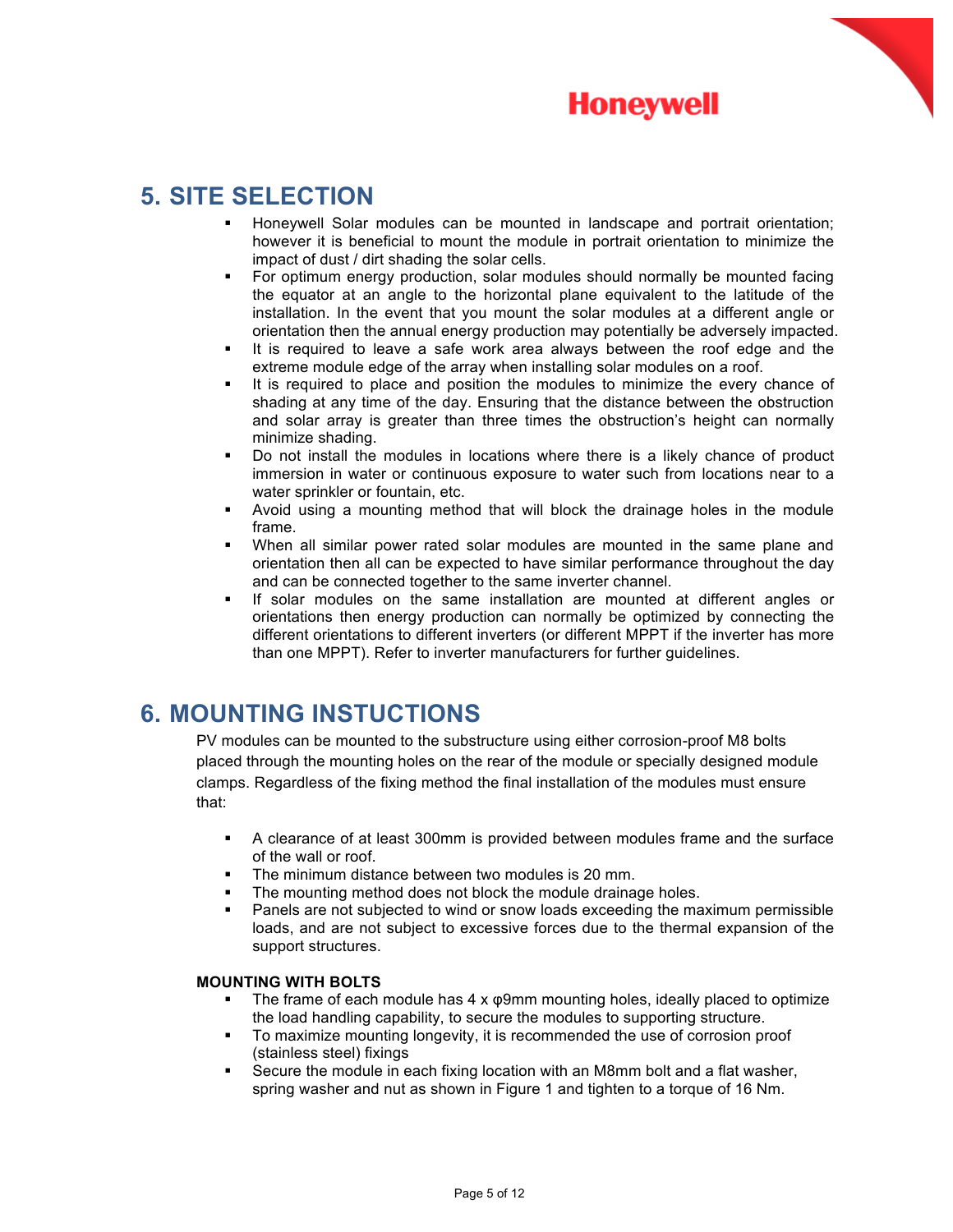

#### **MOUNTING WITH CLAMPS**

**•** It is recommended to use minimum 4 clamps that have an EPDM or similar insulating washer with fixing bolt of at least M6 to fix modules on the mounting rails. When using 4 clamps, two clamps should be attached on each long sides of the module (for portrait orientation) and each short sides of the module (for landscape orientation). Depending on local wind and snow loads, additional clamps may be required to ensure that modules can bear the load.

**Honeywell** 

- The clamps must cover the module frame by at least 7mm but no more than 10 mm.
- Modules clamps should not come into contact with the front glass and must not deform the frame.
- Be sure to avoid shadowing effects from the module clamps.
- **•** The module frame is not to be modified under any circumstances.
- § Applied torque should refer to mechanical design standard according to the bolt customer is using, ex: M6 ---- 8N\*M, M8 ---- 16N\*M.



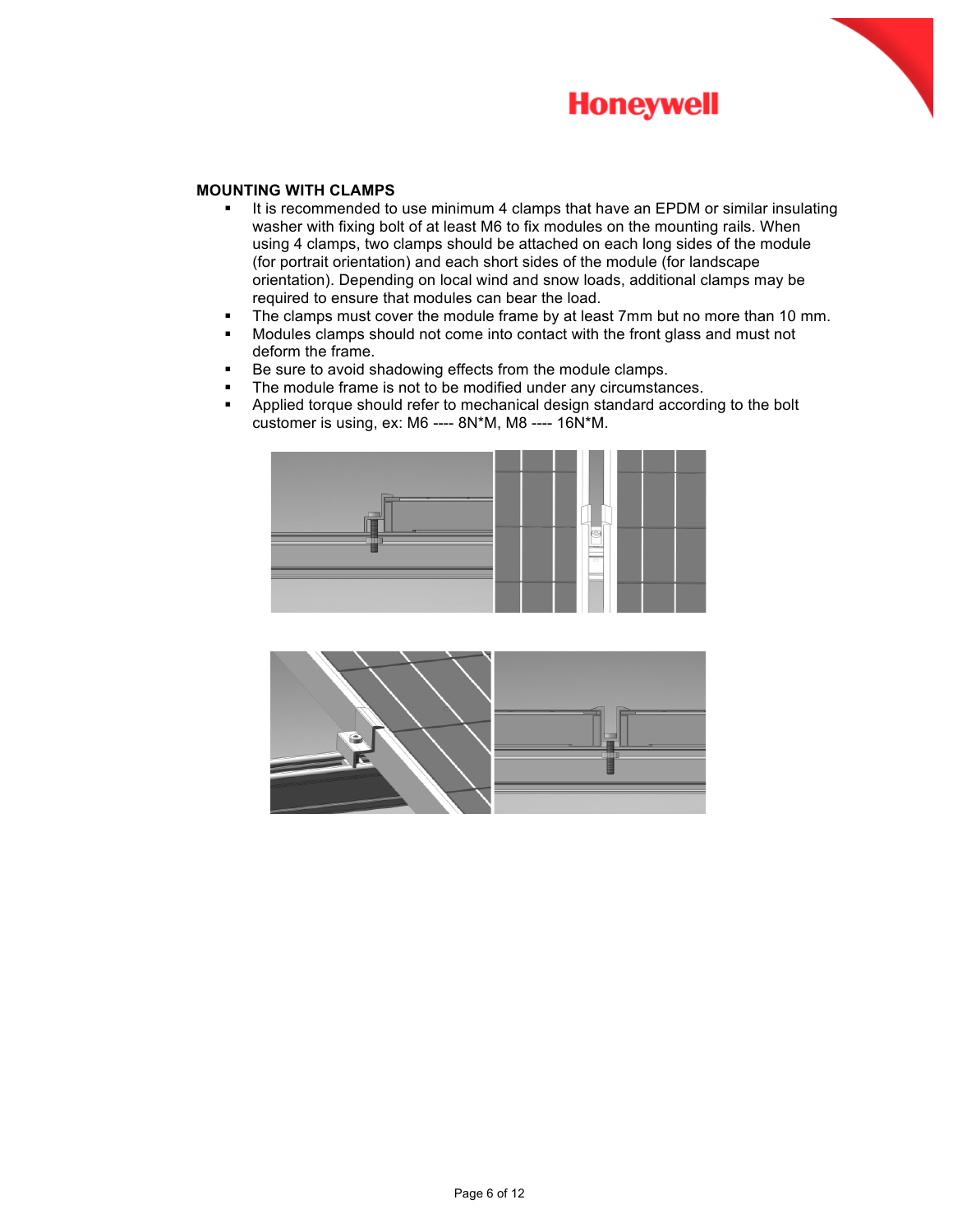





#### **OTHER MOUNTING CONFIGURATIONS**

Other mounting configurations can be used, however, failure to comply with the above recommendations will result in a lowering of the load handling (snow/wind load) capabilities below the product specification 5400/2400Pa and product failure as a result of an overload situation will not be covered by the guarantee.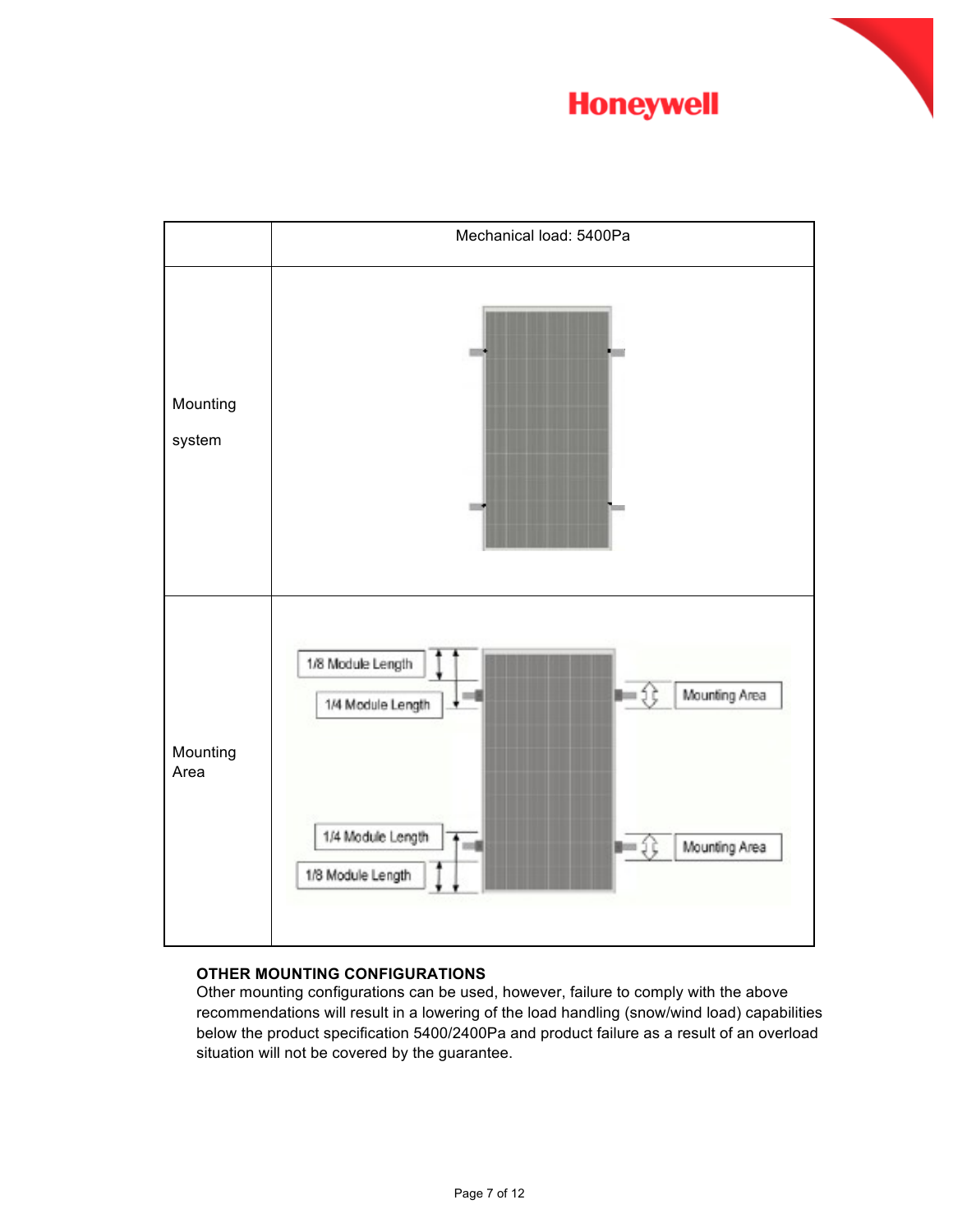

### **7. GROUNDING**

- All module frames and mounting racks must be properly grounded in accordance with appropriate respective National Electrical Code (NEC) norms.
- Proper grounding is achieved by connecting the module frame(s) and all metallic structural members together continuously using a suitable grounding conductor. The grounding conductor or strap may be copper, copper alloy or any other material acceptable for use as an electrical conductor per respective National Electrical Codes.
- The grounding conductor must then make a connection to earth using a suitable earth ground electrode.
- § Modules can be installed with the use of third party listed grounding devices for grounding the metallic frames of PV modules. The devices have to be installed in accordance with the grounding device manufacturer's specified instructions.

### **8. MODULE WIRING**

All wiring should be performed by qualified installers, in accordance with the local codes and regulations.

- Modules can be connected in series to increase the operating voltage by plugging the positive connector of a module to the negative socket of the next. Before connecting modules always ensure that the contacts are corrosion free, clean and dry.
- Product can be irreparably damaged if an array string is connected in reverse polarity to another. Always verify the voltage and polarity of each individual string before making a parallel connection. If you measure a reversed polarity or a difference of more than 10V between strings then check the string configuration before making the connection.
- § Honeywell Solar modules are provided with stranded copper cables with a cross sectional area of 4mm² which are rated for 1000Vdc, 90°C and are UV resistant. All other cables used to connect the DC system should have a similar (or better) specification. Honeywell Solar recommends that all cables are run in appropriate conduits and sited away from areas prone to water collection.
- § The maximum voltage of the system must be less than the maximum certified voltage (1000V typically) and the maximum input voltage of the inverter and of the other electrical devices installed in the system. To ensure that this, the open circuit voltage of the array string needs to be calculated at the lowest expected ambient temperature for the location using the following formula System voltage = N  $*V_{oc}$  \* [1 + TC<sub>Voc</sub> x (25 - T<sub>min</sub>)] Where
	- N Number of modules connected in series
	- Voc Open circuit voltage (V)
	- $TC<sub>Voc</sub>$  Temperature coefficient of Voc
	- $T_{\text{min}}$  Minimum ambient temperature at installation location
- The minimum and maximum outer diameters of the cable are 5 to 7mm
- For field connections, use at least 4 mm<sup>2</sup> copper wires insulated for a minimum of 90 $^{\circ}$ C and sunlight resistance with insulation designated as PV Wire
- The minimum bending radius cables should be 43mm.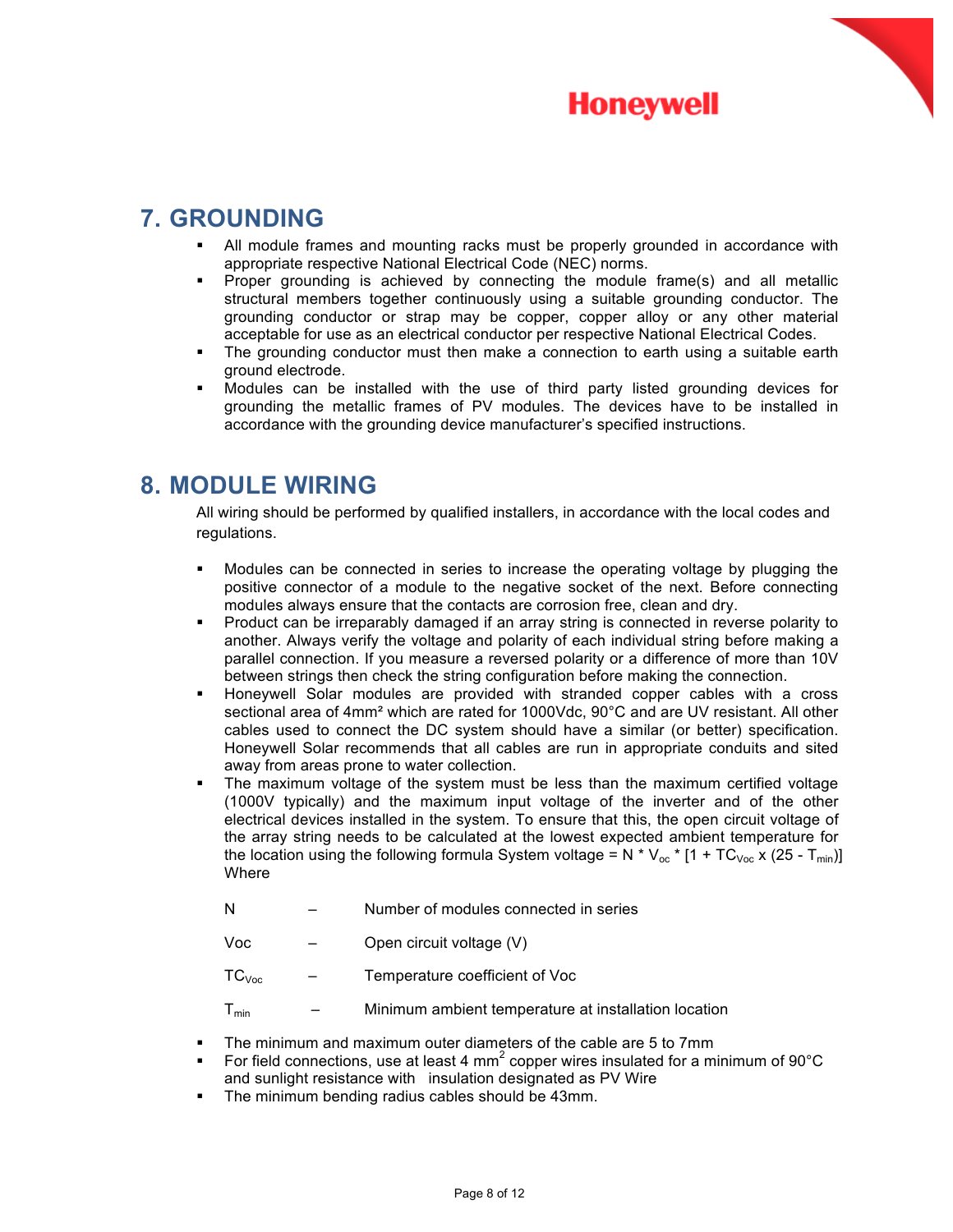



### **9. ELECTRICAL CONFIGURATION & FUSING**

- Honeywell solar modules are certified for operating at voltages below 1000Vdc. This maximum voltage should not be exceeded in designing a PV system or array configuration. Under normal operating conditions, a solar photovoltaic module is likely to produce more current and /or voltage than the reported values in the datasheet under standard test conditions. In the event of connections are not securely made with gap between the contacts there is a likely chance electrical arcing that can cause a fire hazard and/or an electric shock. So, it is recommended to always use a suitably rated isolator (DC switch) to interrupt the current flow before disconnecting the connectors.
- § When fuses are fitted, they should be rated for the maximum DC voltage and connected in each, non-grounded pole of the array (i.e. if the system is not grounded then fuses should be connected in both the positive and negative poles).
- The maximum rating of a fuse connected in series with an array string is typically 15A but the actual module specific rating can be found on the product label and in the product datasheet.
- This fuse rating value also corresponds to the maximum reverse current that a module can withstand (when one string is shaded then the other parallel strings of modules will be loaded by the shaded string and current will flow) and therefore impacts the number of strings in parallel.

| Model#             | <b>Dimension</b><br>$(L^*W^*H)$ , mm | Weight,<br>Kg | Pmax,<br>W | Vmpp,<br>V | Impp,<br>A | Voc.<br>V | Isc,<br>A | Max.System<br>Voltage, VDC | Max.<br><b>Series</b><br><b>Fuse</b><br>Rating, A | Recommended<br>Max.Model# |             |
|--------------------|--------------------------------------|---------------|------------|------------|------------|-----------|-----------|----------------------------|---------------------------------------------------|---------------------------|-------------|
|                    |                                      |               |            |            |            |           |           |                            |                                                   | In Series                 | In Parallel |
|                    | 1956*992*40                          | 25.5          |            |            |            |           |           | 1000                       | 15                                                |                           |             |
|                    |                                      |               | 265        | 34.70      | 7.64       | 42.95     | 8.13      |                            |                                                   | 18                        | 3           |
|                    |                                      |               | 270        | 34.75      | 7.77       | 43.15     | 8.28      |                            |                                                   | 18                        | 3           |
|                    |                                      |               | 275        | 34.80      | 7.90       | 43.26     | 8.42      |                            |                                                   | 18                        | 3           |
| HONP72W<br>$/***W$ |                                      |               | 280        | 34.85      | 8.04       | 43.45     | 8.56      |                            |                                                   | 18                        | 3           |
|                    |                                      |               | 285        | 35.01      | 8.14       | 43.65     | 8.68      |                            |                                                   | 18                        | 3           |
|                    |                                      |               | 290        | 35.30      | 8.22       | 44.05     | 8.77      |                            |                                                   | 18                        | 3           |
|                    |                                      |               | 295        | 35.45      | 8.32       | 44.70     | 8.84      |                            |                                                   | 18                        | 3           |
|                    |                                      |               | 300        | 35.91      | 8.36       | 45.22     | 8.87      |                            |                                                   | 18                        | 3           |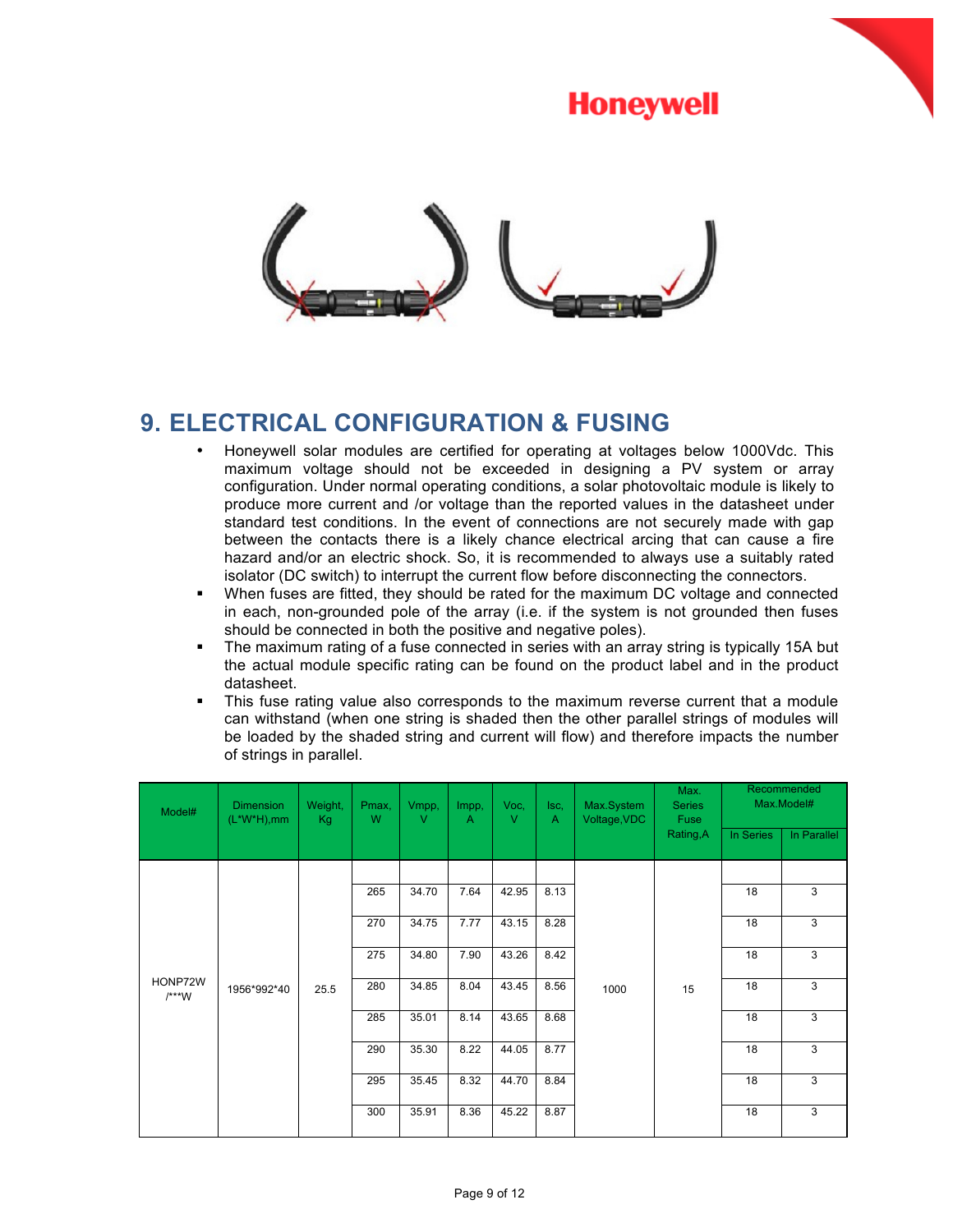

|                    |             |    | 305 | 36.14 | 8.44 | 45.42 | 8.95 |      |    | 18 | 3            |
|--------------------|-------------|----|-----|-------|------|-------|------|------|----|----|--------------|
|                    |             |    | 310 | 36.34 | 8.53 | 45.60 | 9.06 |      |    | 18 | 3            |
|                    |             |    | 315 | 36.48 | 8.63 | 45.72 | 9.18 |      |    | 18 | 3            |
|                    |             |    | 320 | 36.58 | 8.75 | 45.79 | 9.31 |      |    | 18 | 3            |
|                    |             |    | 325 | 36.63 | 8.87 | 46.05 | 9.45 |      |    | 18 | 3            |
|                    |             |    | 330 | 36.85 | 8.95 | 46.30 | 9.57 |      |    | 18 | 3            |
|                    |             |    | 335 | 36.85 | 9.09 | 46.39 | 9.73 |      |    | 18 | 3            |
|                    |             |    | 340 | 37.14 | 9.16 | 46.70 | 9.80 |      |    | 18 | $\mathbf{3}$ |
|                    |             |    | 345 | 37.06 | 9.31 | 46.75 | 9.98 |      |    | 18 | $\mathbf{3}$ |
|                    |             |    |     |       |      |       |      |      |    |    |              |
|                    |             |    | 220 | 27.68 | 7.95 | 35.03 | 8.53 |      |    | 21 | 3            |
|                    |             |    | 225 | 28.09 | 8.01 | 35.48 | 8.60 |      |    | 21 | 3            |
|                    |             |    | 230 | 28.45 | 8.09 | 35.90 | 8.68 |      |    | 21 | 3            |
|                    |             |    | 235 | 28.85 | 8.15 | 36.39 | 8.74 |      |    | 21 | 3            |
|                    |             |    | 240 | 29.22 | 8.22 | 36.85 | 8.80 |      |    | 21 | 3            |
|                    |             |    | 245 | 29.47 | 8.31 | 37.27 | 8.87 |      |    | 21 | 3            |
| HONP60W<br>$/***W$ | 1636*992*35 | 18 | 250 | 29.83 | 8.39 | 37.59 | 8.93 | 1000 | 15 | 21 | 3            |
|                    |             |    | 255 | 30.16 | 8.46 | 37.87 | 8.99 |      |    | 21 | 3            |
|                    |             |    | 260 | 30.41 | 8.54 | 38.11 | 9.06 |      |    | 21 | 3            |
|                    |             |    | 265 | 30.76 | 8.61 | 38.39 | 9.13 |      |    | 21 | $\mathbf{3}$ |
|                    |             |    | 270 | 31.05 | 8.69 | 38.61 | 9.21 |      |    | 21 | 3            |
|                    |             |    | 275 | 31.68 | 8.69 | 39.43 | 9.25 |      |    | 21 | 3            |
|                    |             |    | 280 | 32.00 | 8.75 | 39.80 | 9.32 |      |    | 21 | 3            |
|                    |             |    | 285 | 32.25 | 8.84 | 40.10 | 9.42 |      |    | 21 | 3            |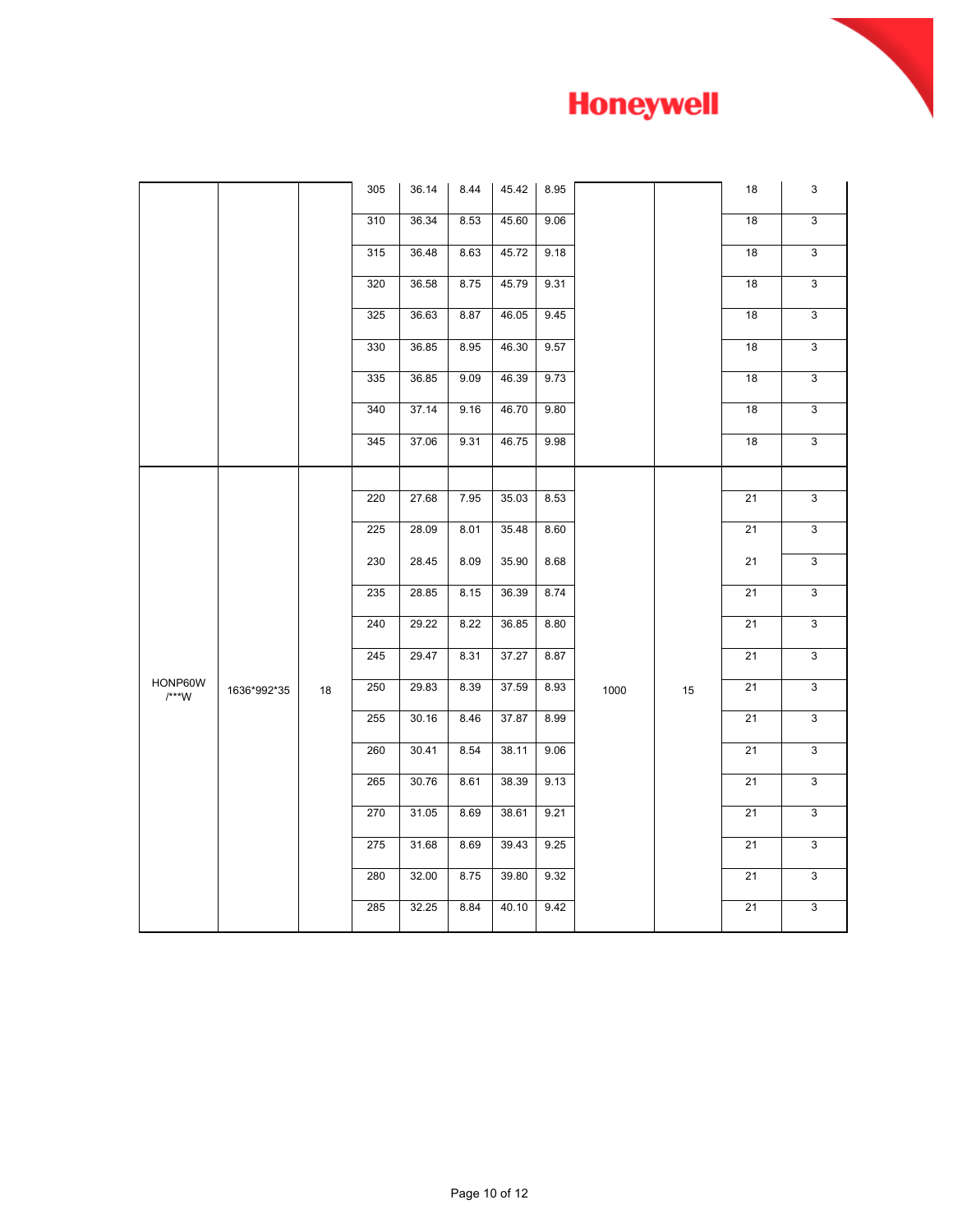

### **10. INVERTER COMPATIABILITY**

When installed in systems governed by IEC regulations, Honeywell solar modules normally do not need to be electrically connected to earth and therefore can be operated together with either galvanically isolated (with transformer) and transformer-less inverters.

**Honeywell** 

Potential Induced Degradation (PID) is sometimes observed in PV modules due to a combination of high humidity, high temperature and high voltage. PID is most likely to cause degradation under the following conditions: Installations in warm and humid climates; Installation close to a source of continual moisture, such as bodies of water.

To reduce the risk of PID, we strongly suggest using Honeywell solar modules resistant to PID. Alternatively, the use of a transformer based inverter proper grounding of the negative DC leg of the PV array is strongly recommended to mitigate the PID effect completely. Choose inverters with isolation transformers in hot and wet areas (such as shores, wetlands), to ensure proper module function under positive voltage.

### **11. MAINTENANCE**

A well-designed solar system requires minimal maintenance; however, system performance and reliability can be improved by ensuring the following recommendations

- **■** Maintenance should be carried out at least once a year by trained personnel.
- Trim any vegetation, which may shade the solar array thus impacting performance.
- Check that mounting hardware is properly tightened.
- **•** Inspect all cables to verify that connections are tight; the cables are protected from direct sunlight and sited away from areas of water collection.
- Check that all string fuses in each non/earthed pole are operating.
- In the event that the solar modules need to be cleaned then clean the module use a soft cloth together with a mild detergent and clean water.
- On large systems, the benefit of cleaning dirt and debris from the array is a trade-off between the cost of the cleaning, increased energy production as a result of this cleaning, and the time for the re-soiling of the modules after cleaning.
- § If you are unsure whether the array or section thereof needs to be cleaned then first select an array string that is particularly soiled then measure & record the inverter feed in current from that string, clean all modules in the string, measure the inverter feed in current again and calculate the % improvement from cleaning. If the improvement is less than 5% then it is normally nor worth spending the expense on cleaning. The above verification should only be carried out when the insolation is effectively constant (clear sky, strong sunshine, no clouds)
- The back surface of the module normally does not need to be cleaned but, in the event this is deemed necessary, avoid the use of any sharp projects that might damage the penetrating the substrate material.

### **12. WARNINGS**

These solar modules do not contain any user serviceable parts. If you suspect that your installation is not working properly, then contact your installer immediately. For any electrical